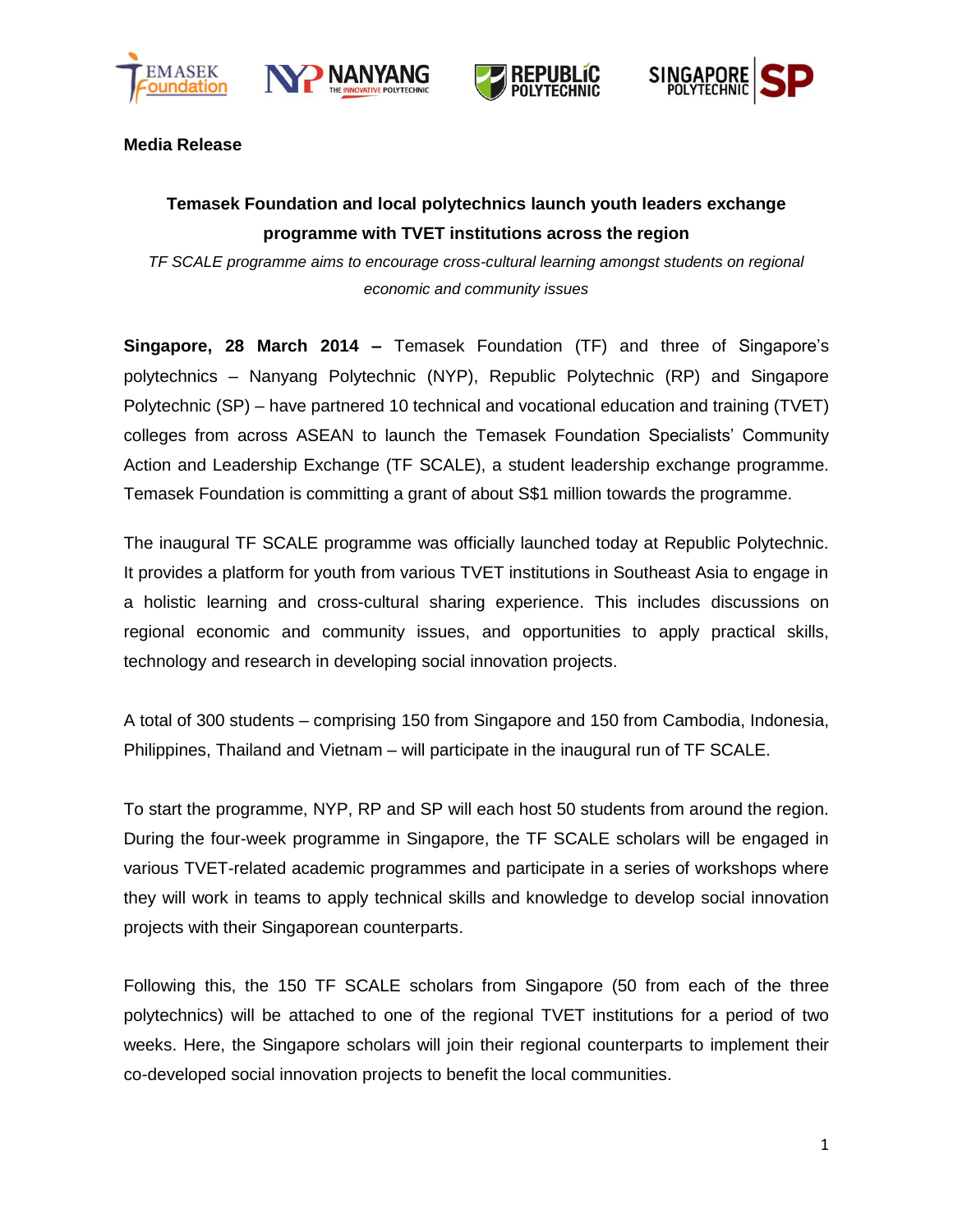







Following the return of the Singapore scholars from their overseas attachments, the TF SCALE programme will culminate in Republic Polytechnic's Experiential Learning Forum on 6 and 7 November 2014, where selected participants will share learning experiences gleaned from their representative projects.

"The youths of today are the leaders of tomorrow, and it is important that we nurture them as leaders who are not just technically work ready, but also global citizens of the future. We hope that the Temasek Foundation SCALE programme brings these youths together in deeper appreciation of our shared future in Asia," said Mr Benedict Cheong, Chief Executive Officer, Temasek Foundation.

The launch ceremony for TF SCALE saw the overseas students and those of the local polytechnics put up traditional musical and dance performances, including a combined ASEAN dance item put together by the three polytechnics. Titled "Celebrating ASEAN", the dance item speaks of the diversity and solidarity that ASEAN shares as one people. The polytechnics also hosted their visiting counterparts on a tour to the Singapore Parliament and Gardens by the Bay.

Further details about TF SCALE, descriptions of some of the highlight projects that the students will be working on, and quotes from the polytechnic spokespersons can be found in the appendix.

###

## **Appendix**

- 1. List of participating institutions
- 2. TF SCALE programme key milestones
- 3. Quotes from polytechnic Principals
- 4. Highlights of social innovation projects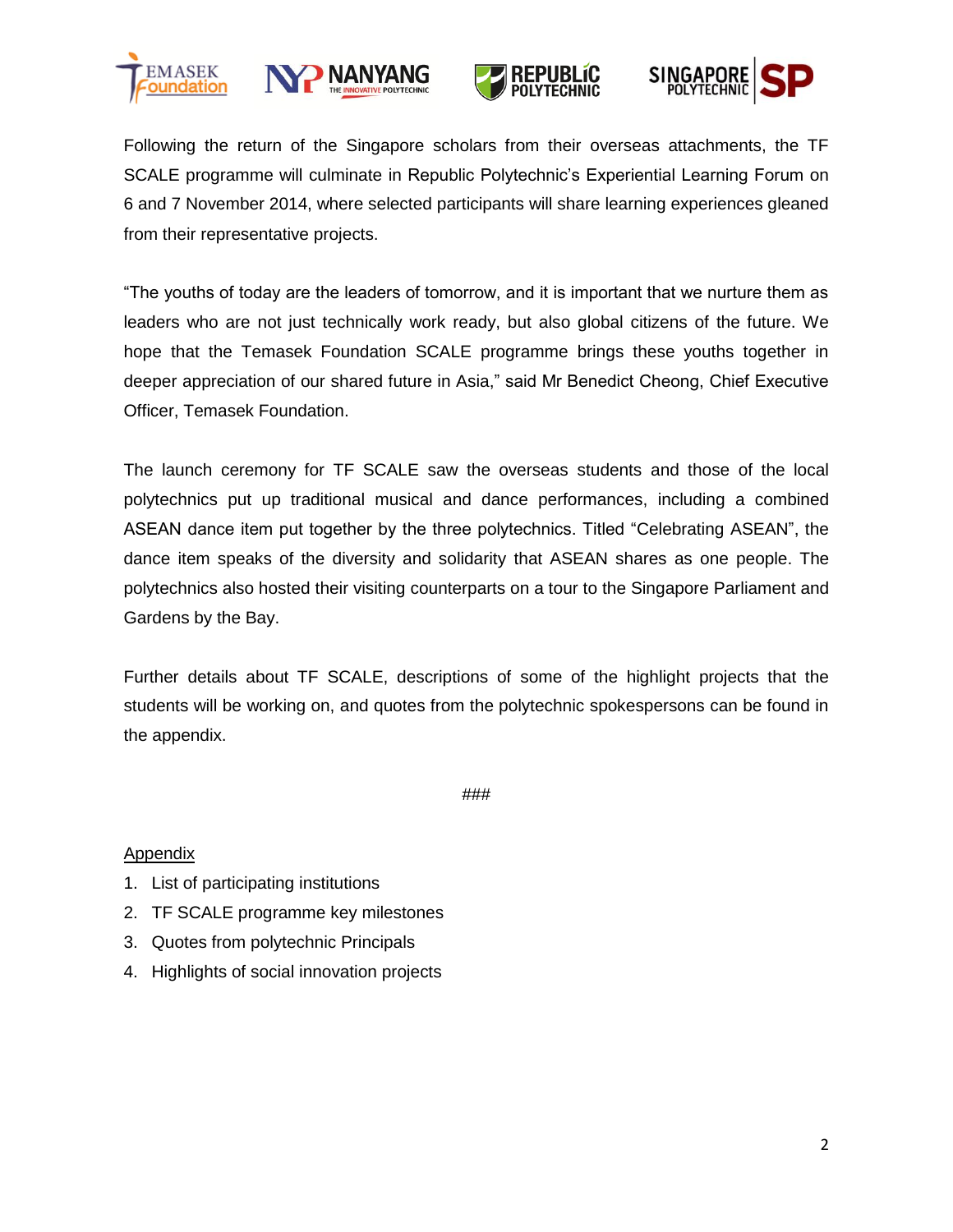







# **About Nanyang Polytechnic**

Established in 1992, Nanyang Polytechnic (NYP) is a premier tertiary institution that offers quality education in Engineering, Information Technology, Design, Interactive & Digital Media, Chemical & Life Sciences, Business Management and Health Sciences. It offers 50 full-time diploma courses and a suite of post-diploma and customised courses for continuing education.

The Polytechnic's industry-relevant and real world-based training equips students to become employment-ready upon graduation. It aims to nurture students into innovative and enterprising individuals, capable of succeeding in any path they choose to take, be it a career or in further studies.

Nanyang Polytechnic is also the proud recipient of the prestigious Singapore Quality Award, the Innovation Excellence Award and the People Excellence Award. This makes NYP the first education institution in Singapore to receive these three top organisational and business excellence awards.

# **About Republic Polytechnic**

The first educational institution in Singapore to leverage the Problem-based Learning approach for all its diploma programmes, Republic Polytechnic (RP) has six schools and two academic centres offering thirty-nine diplomas in Applied Science, Engineering, Enterprise and Communication, Events and Hospitality, Infocomm, Sports, Health & Leisure, and Technology for the Arts.

Republic Polytechnic is committed to nurturing innovation and entrepreneurial learning in an environment that develops problem-solving skills and lifelong learning opportunities. Its holistic and broad-based curriculum prepares students for an active and meaningful role in society as problem solvers, respected professionals and passionate citizens.

Republic Polytechnic strives for excellence by achieving various international and national accreditations, including ISO 9001, ISO 14001, OHSAS 18001, ISO 22301, Singapore Quality Class, People Developer, Innovation Class, and Service Class. For more information, visit [http://www.rp.edu.sg](http://www.rp.edu.sg/)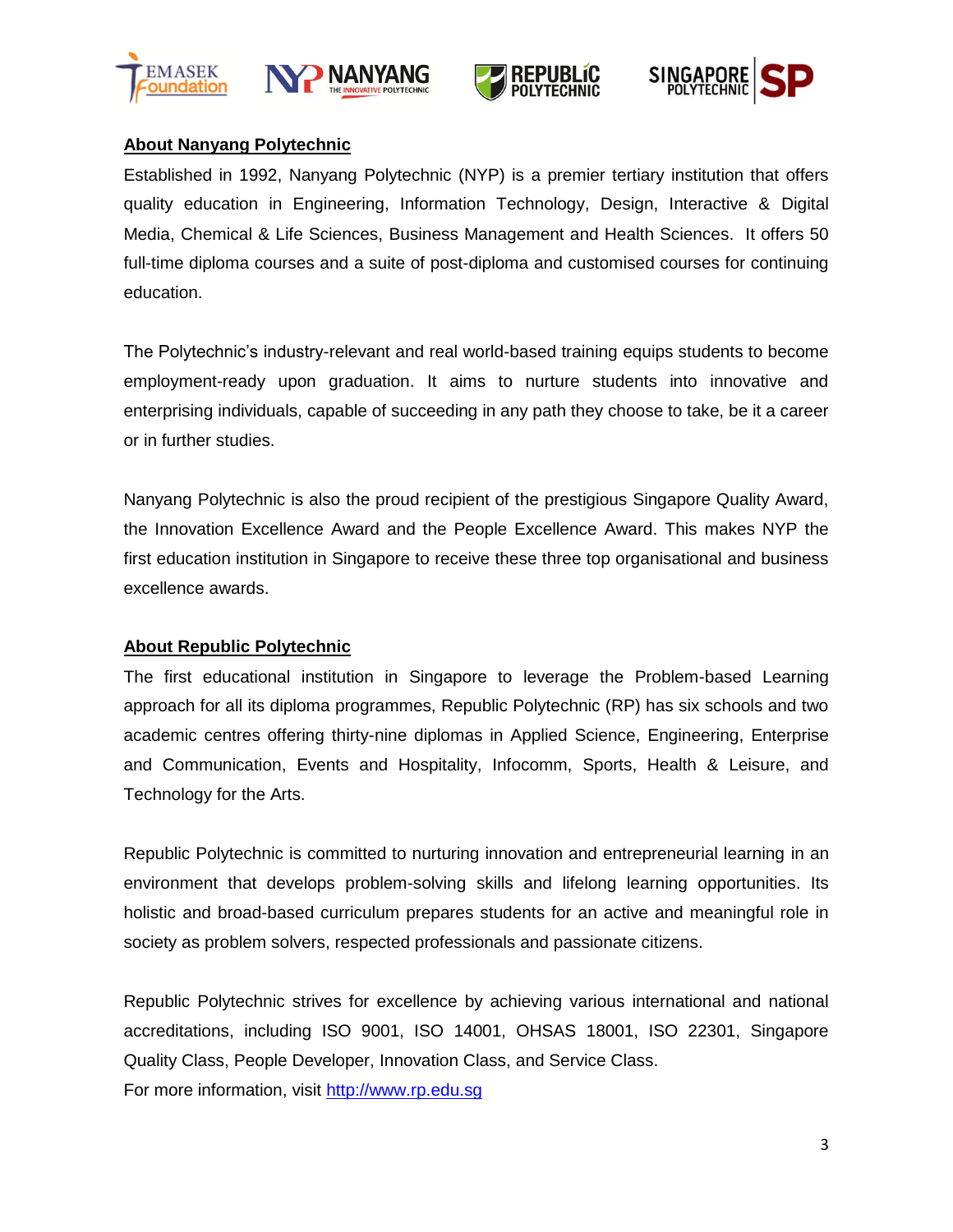







# **About Singapore Polytechnic**

Established in 1954, Singapore Polytechnic (SP) is Singapore's first polytechnic. It has 10 schools that offer 49 full-time diploma courses for close to 16,000 students. SP has adopted a proven creative teaching and learning framework and it offers students a holistic, authentic and industry-relevant curriculum, innovative and vibrant learning spaces, and enriching overseas programmes.

The Polytechnic is committed to producing competent and versatile graduates, who are also imbued with sound values, so that they can be work ready, life ready and worldready. Among the network of more than 170,000 SP alumni are successful entrepreneurs, top executives in multinational and public-listed corporations, and well-known professionals across various industries and leaders in government.

SP is the first polytechnic to be awarded the President's Award for the Environment in 2010 and the President's Social Service Award in 2011.

Follow us on Facebook at <http://www.facebook.com/singaporepolytechnic> or Twitter at [http://twitter.com/SingaporePoly.](http://twitter.com/SingaporePoly)

# **About Temasek Foundation**

Temasek Foundation is a non-profit philanthropic organisation anchored in Singapore that seeks to contribute to sustainable growth and a bright future of hope and opportunities for people in Asia. The foundation works with partners to support programmes that build people through health care and education, programmes that build bridges between peoples, programmes that build institutions of excellence through governance and ethics, programmes that rebuild lives and livelihoods affected by natural disasters. For more information, visit [www.temasekfoundation.org.sg](http://www.temasekfoundation.org.sg/)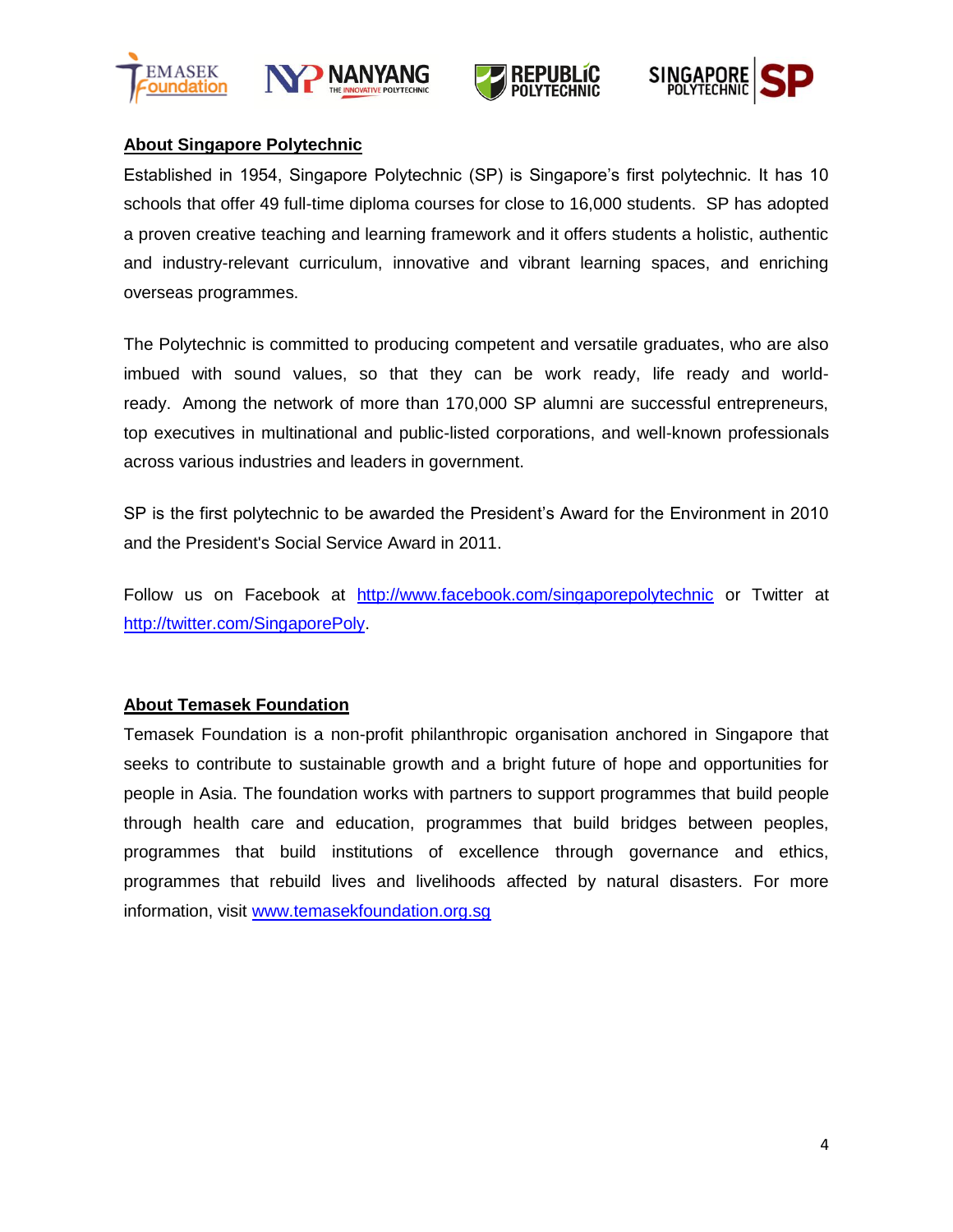







# Media Release issued by Republic Polytechnic

For media enquiries, please contact: Mr Patrick Seng / Mr Julian Soh Manager, Corporate Communications / Senior Executive, Corporate Communications M: +65 9767 6701 / +65 9018 0719 Email: [patrick\\_seng@rp.edu.sg](mailto:patrick_seng@rp.edu.sg) / [julian\\_soh@rp.edu.sg](mailto:julian_soh@rp.edu.sg)

Nanyang Polytechnic Mr Felix Siew Assistant Manager, Communications Tel: +65 6550 0354/ M: +65 9382 7107 Email: [felix\\_siew@nyp.edu.sg](mailto:felix_siew@nyp.edu.sg)

### Singapore Polytechnic

Ms Marilyn Tan Manager, Department of Corporate Communications Tel: +65 67721350 /M: +65 90119931 Email: marilyn\_tan\_ai\_mei@sp.edu.sg

### Temasek Foundation

Ms Caroline Tan Head, Communications Tel: +65 6828 6739 / M: +65 9768 4628 Email: [carolinetan@temasekfoundation.org.sg](mailto:carolinetan@temasekfoundation.org.sg)

Ms Diana Lee Senior Associate, Communications Tel: +65 6828 6737 / M: +65 9652 0569 Email: [dianalee@temasekfoundation.org.sg](mailto:dianalee@temasekfoundation.org.sg)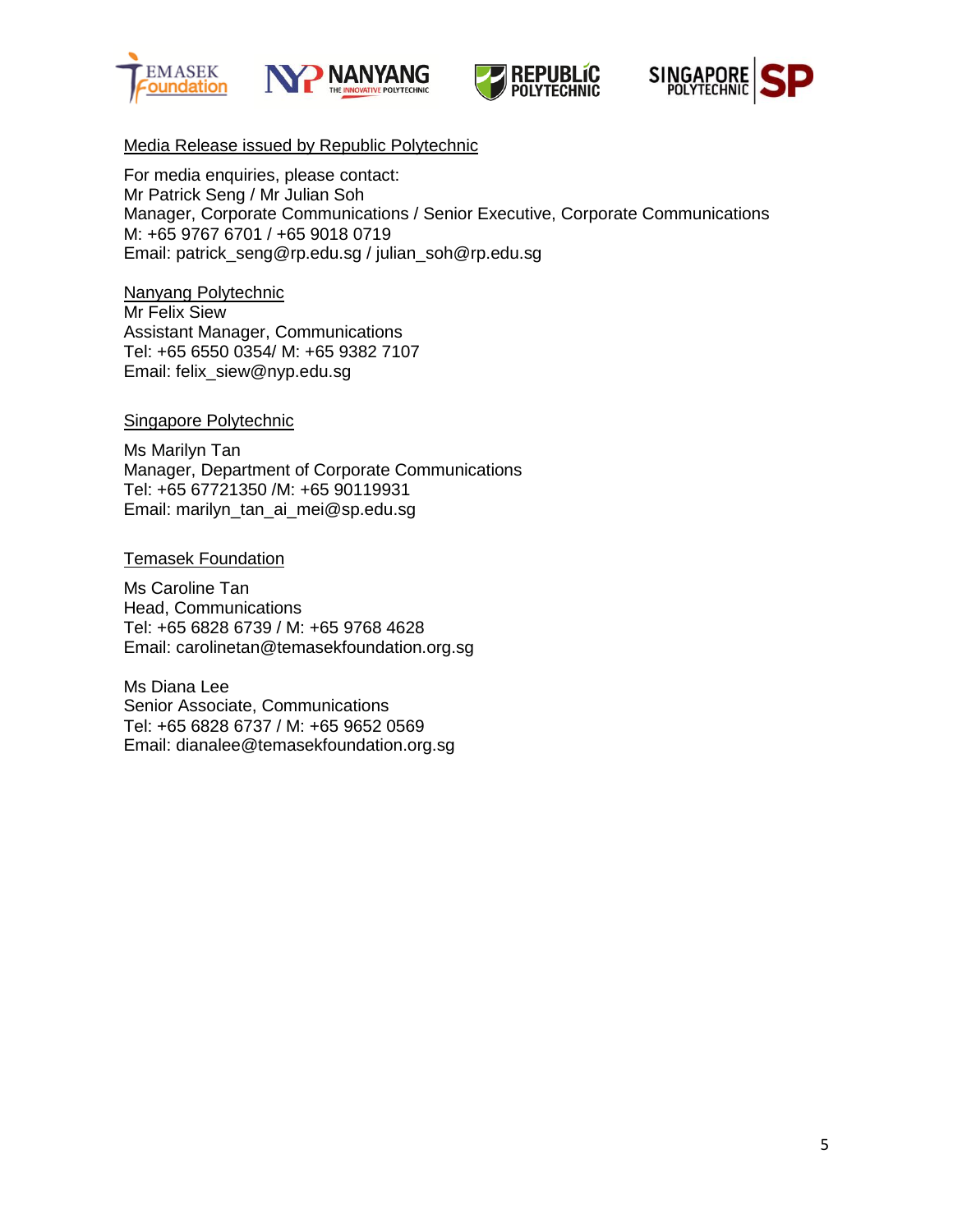







# **Appendix**

# **1. List of participating institutions:**

### **Singapore**

- Nanyang Polytechnic
- Republic Polytechnic
- Singapore Polytechnic

### **Cambodia**

- Royal University Phnom Penh
- Royal University of Agriculture

## **Indonesia**

- Universitas Muhammadiyah Yogyakarta
- Universitas Pembangunan Nasional
- Politechnic Negri Malang
- Politechnic Kota Malang
- Politechnic Caltex Riau

#### **Philippines**

• Polytechnic University of the Philippines

### **Thailand**

Rajamangala University of Technology Rattanakosin

#### **Vietnam**

Vietnam National University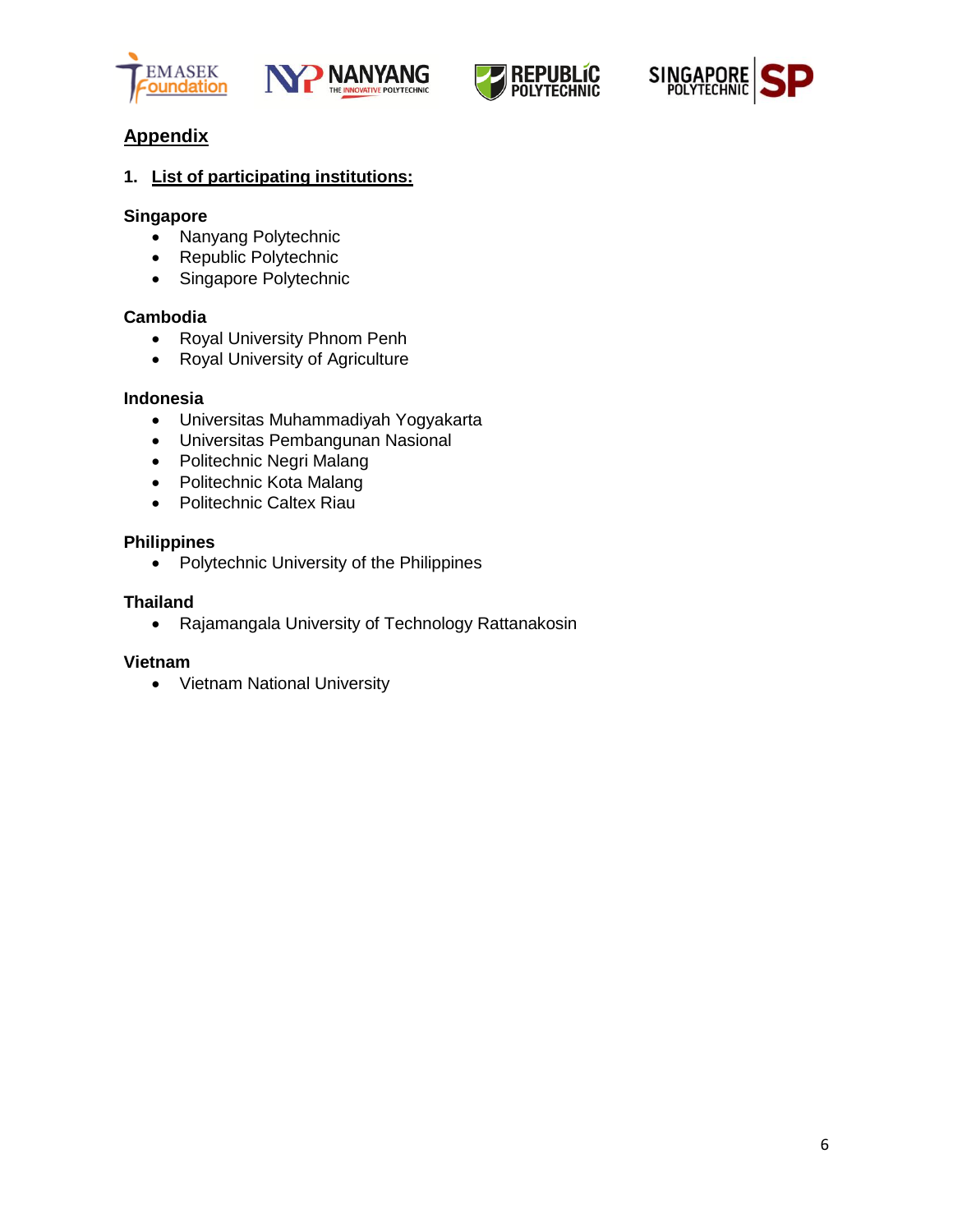







# **Appendix**

# **2. TF SCALE programme key milestones**

| <b>Period</b> | <b>Host institution (Inbound)</b>  | <b>Visiting Institution(s)</b>  | Location           |
|---------------|------------------------------------|---------------------------------|--------------------|
| November      | Singapore Polytechnic              | Universitas Muhammadiyah        | Singapore          |
| 2013          |                                    | Yogyakarta                      |                    |
|               |                                    | Universitas Pembangunan         |                    |
|               |                                    | Nasional                        |                    |
| March         | Nanyang Polytechnic                | Rajamangala University of       | Singapore          |
| 2014          |                                    | Technology Rattanakosin         |                    |
| March         | Republic Polytechnic               | Royal University of Phnom Penh  | Singapore          |
| 2014          |                                    | Royal University of Agriculture |                    |
|               |                                    | Politeknik Negeri Malang        |                    |
|               |                                    | Politeknik Kota Malang          |                    |
|               |                                    | Politeknik Caltex Riau          |                    |
| April/July    | Nanyang Polytechnic                | Polytechnic University of the   | Singapore          |
| 2014          |                                    | Philippines                     |                    |
| July          | Singapore Polytechnic              | Vietnam National University,    | Singapore          |
| 2014          |                                    | <b>University of Science</b>    |                    |
|               |                                    |                                 |                    |
| <b>Period</b> | <b>Host institution (Outbound)</b> | <b>Visiting Institution(s)</b>  | Location           |
| March         | Universitas Muhammadiyah           | Singapore Polytechnic           | Indonesia          |
| 2014          | Yogyakarta                         |                                 |                    |
|               | Universitas Pembangunan            |                                 |                    |
|               | Nasional                           |                                 |                    |
| June          | Rajamangala University of          | Nanyang Polytechnic             | Thailand           |
| 2014          | Technology Rattanakosin            |                                 |                    |
| September     | Polytechnic University of the      | Nanyang Polytechnic             | <b>Philippines</b> |
| 2014          | Philippines                        |                                 |                    |
| September     | Royal University of Phnom          | Republic Polytechnic            | Cambodia           |
| 2014          | Penh                               |                                 |                    |
|               | Royal University of Agriculture    |                                 |                    |
| September     | Politeknik Negeri Malang           | Republic Polytechnic            | Indonesia          |
| 2014          | Politeknik Kota Malang             |                                 |                    |
| September     | Vietnam National University,       | Singapore Polytechnic           | Vietnam            |
| 2014          | University of Science              |                                 |                    |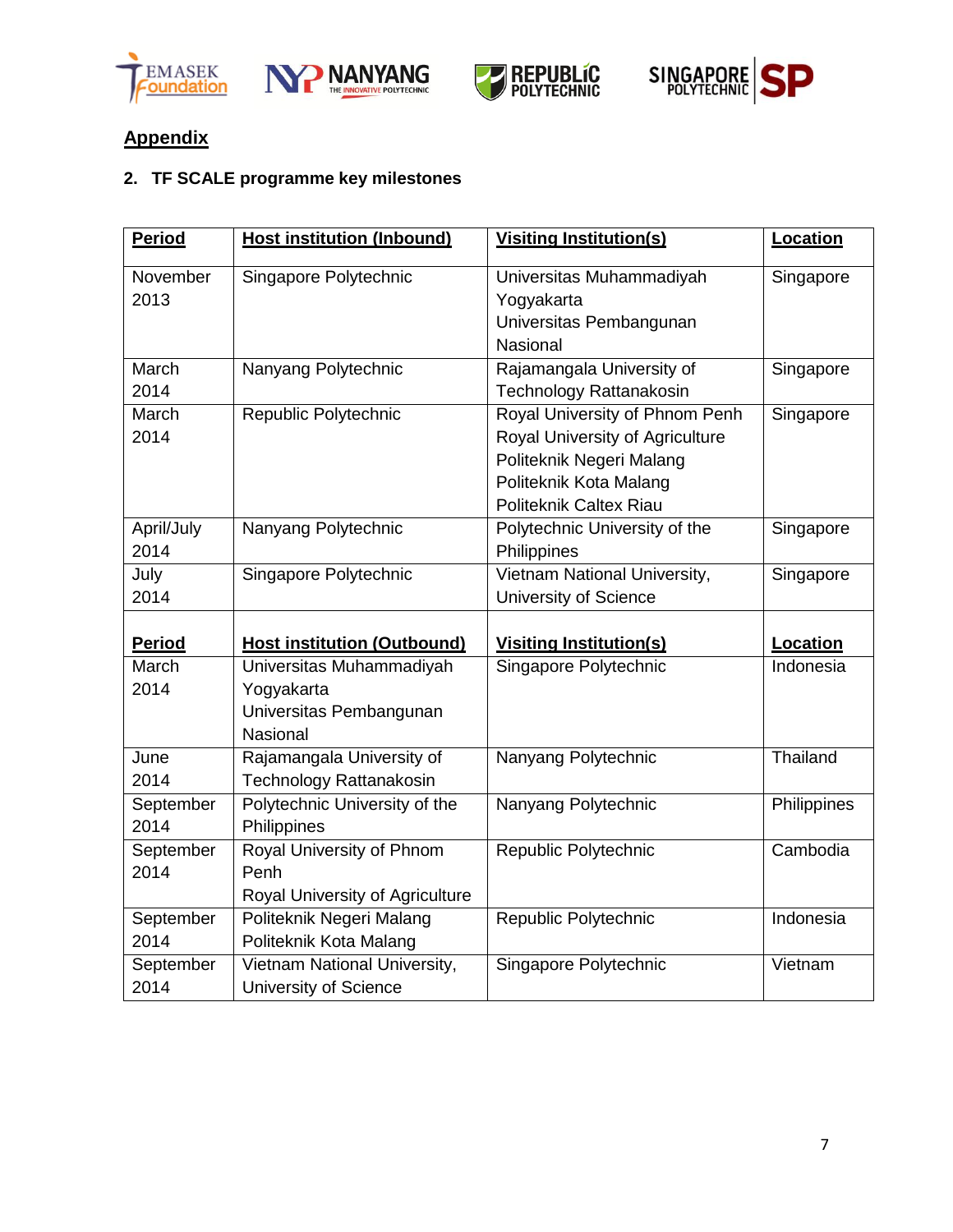







# **Appendix**

# **3. Quotes from polytechnic Principals**

"ASEAN countries have a long history of collaborating on the political, economic and community fronts. It is also essential that we continue to nurture the close educational ties that we share with our neighbouring countries. The new friendships made during this programme will give both the local and exchange students a better understanding of the differences within our various communities and appreciate our shared beliefs and practices, as well as put into practise what they have learnt. We are delighted to welcome the ASEAN students for this cross-cultural experience and wish all participants a fruitful exchange programme."

## **– Mr Chan Lee Mun, Principal & CEO, Nanyang Polytechnic**

"TF SCALE is a platform for our regional youth to share knowledge and translate technology into innovative solutions that meet the needs of unique local situations among their communities. This is done by engaging them to discover community issues and applying the skill sets learnt together to derive a practical solution for implementation. We are grateful to Temasek Foundation for being one of the key partners in enabling cross-border collaboration and a holistic learning experience."

## **– Mr Yeo Li Pheow, Principal/CEO, Republic Polytechnic**

As a pioneer in driving the Design Thinking concept since 2010, we are continually educating our students on the importance of applying user empathy to develop needs-based solutions. The cultural exchange offered by this programme will not only allow our students and their counterparts to learn from each other, it will also give us the opportunity to nurture them to serve the community with the skills they have.

**- Mr Tan Choon Shian, Principal & CEO, Singapore Polytechnic**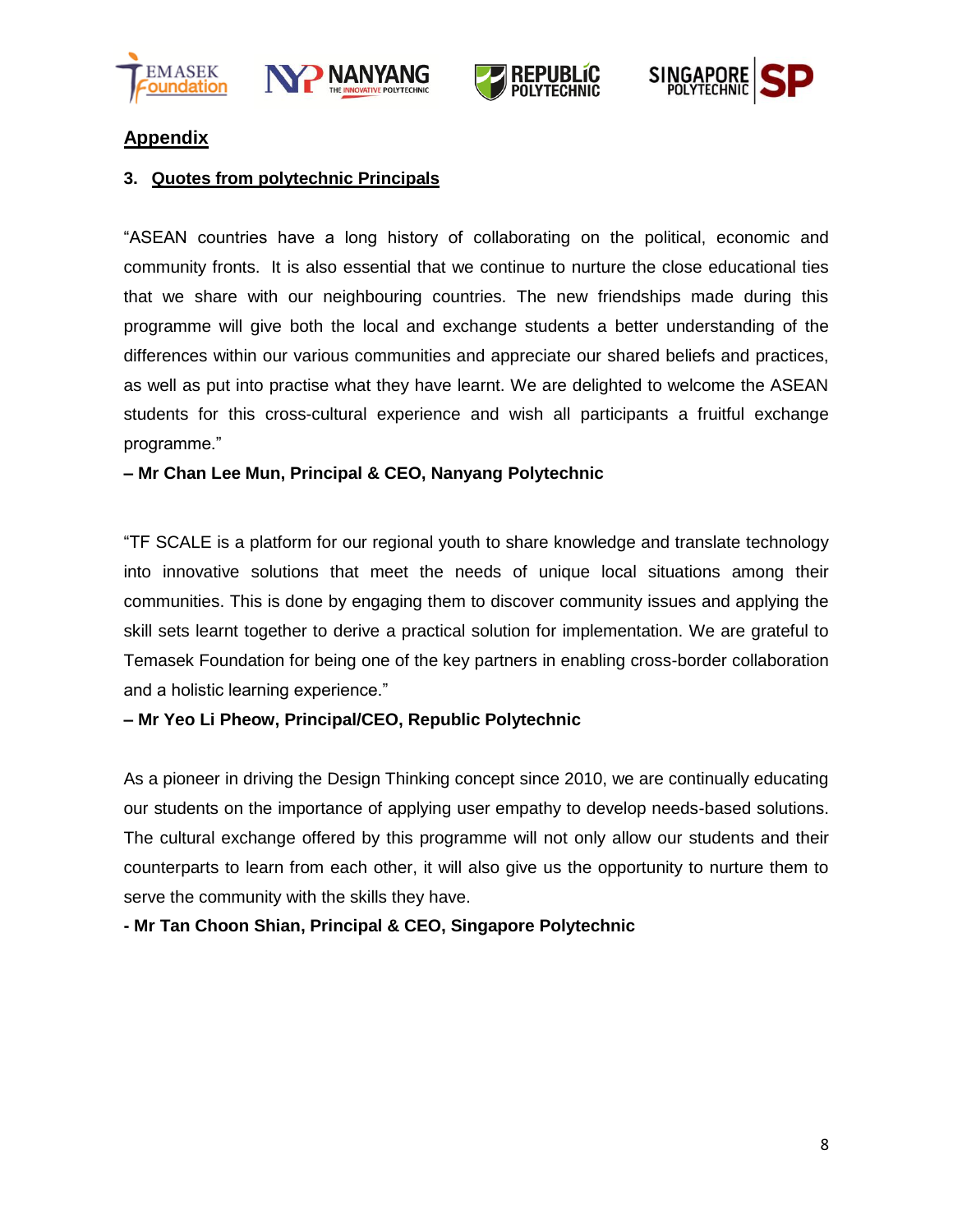







#### **4. Highlights of social innovation projects on display**

#### **Nanyang Polytechnic**

- **Community Service Project with Rajamangala University of Technology Rattanakosin, Thailand:** The TF-SCALE programme enables participants to understand the social fabric of Singapore through sharing about different communities who are in need despite Singapore's economic success. Both NYP students and their Thai counterparts will be engaged in sharing sessions that introduces them to social services that are available to children, youth, family, persons with disabilities and the elderly. They will then visit the Bright Hill Evergreen Home to interact with and entertain the aged. This will give participants a clearer understanding of issues that the elderly face, which are often similar despite them living in different countries.
- **Technology Immersion Programme with Rajamangala University of Technology Rattanakosin, Thailand:** NYP robots from the Animatronics Lab have performed well in local and international competitions. Animatronics is multi-disciplinary and involves mechanical design. It uses Computer-aided design (CAD) software, electronic circuit design around a micro-controller and software programming. This project will develop skills and knowledge through hands-on practice. NYP students and their Thai counterparts will be able to assemble their own robots, test and pitch their robots against each other in a competition. This project will develop participants' skills and knowledge through hands-on practice, allowing them to better appreciate the science of robotics and the disciplines of mechatronics.

#### **Republic Polytechnic**

- **Gourami Project with Royal University of Phnom Penh and Royal University of Agriculture, Cambodia:** In recent years, the Tonle Sap Lake in Cambodia has seen depletion of its fish stocks due to overfishing and deforestation along its banks. The students from RP will work with their Cambodian counterparts to look at the possibility of using aquaculture techniques to cultivate Gourami fish in rice fields, as an alternative source of food for the local community. As part of the project, the students will also devise innovative ways of keeping away predatory fish such as Snakeheads that feed on Gourami, and develop a cost-effective fish feed. The students will work closely with farmers in the Ballangk Commune (Siam Reap, Cambodia) to develop and implement these techniques, with the goal of contributing to food security in the local community.
- **Raspberry Pi with Politeknik Negeri Malang, Politeknik Kota Malang and Politeknik Caltex Riau, Indonesia:** RP has designed a series of project based workshops on Raspberry Pi, a credit-card sized computer that plugs into a television and can be used in electronics projects and for learning programming. The RP students and their Indonesian counterparts will develop innovative solutions that combine both their technical skills and creativity to develop practical IT solutions in assisting the local communities.

During the project based workshops, the students will work on projects like setting up an Offline Wikipedia server for rural areas that opens up greater access to information and knowledge; setting up a VOIP server for remote communications; creating Voice-to-Text solutions for the hearing impaired; and designing a talking dustbin to promote recycling efforts.